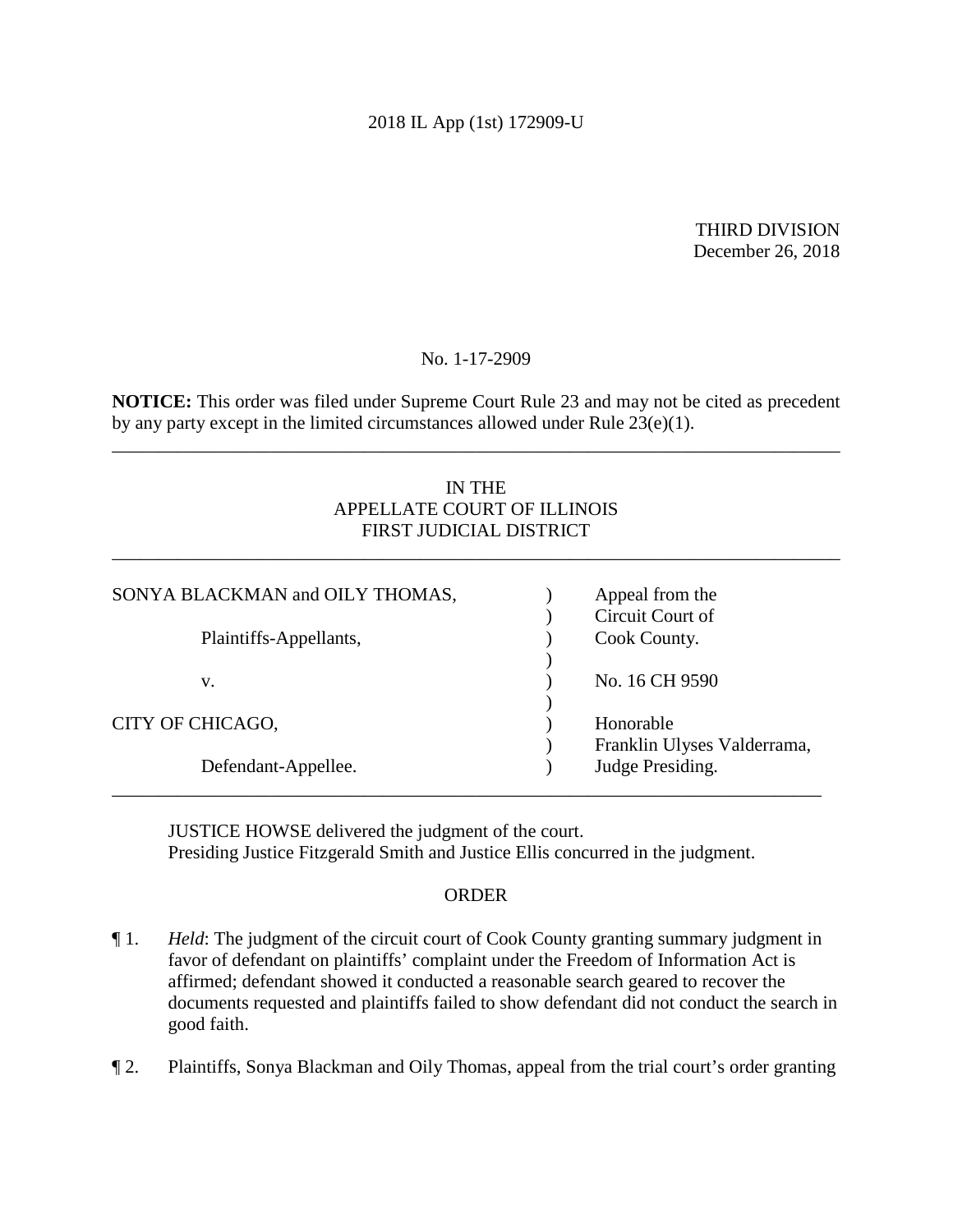summary judgment in favor of defendant, the City of Chicago, based on the finding defendant complied with plaintiffs' Freedom of Information Act (FOIA) request. 5 ILCS 140/1 *et seq.*  (West 2016). Blackman, on behalf of Thomas, filed a FOIA request with the City of Chicago seeking the police records for an investigation of a homicide for which Thomas was convicted. A FOIA officer in the Chicago Police Department retrieved the homicide file and sent it to plaintiffs. Plaintiffs discovered certain documents were missing based on the inventory ledger in the file. Plaintiffs requested defendant provide a section 11(e) index (5 ILCS 140/11(e) (West 2016)) and locate the missing documents or provide a blank copy of a form that was missing if the original filled out form could not be found. The FOIA officer made a subsequent request to locate the missing documents and informed plaintiffs the documents could not be located. She provided plaintiffs with an index listing the documents provided and explaining redactions made from the documents provided. Plaintiffs then filed this complaint in the circuit court of Cook County, alleging defendant failed to comply with FOIA. Plaintiffs alleged defendant failed to produce an adequate index under the statute, failed to provide a missing form or a blank copy of that form as it was used at the time of the homicide investigation, and did not look for missing documents in good faith.

#### ¶ 3. BACKGROUND

¶ 4. On February 2, 2016, Blackman sent an email to the Chicago Police Department's FOIA office requesting, on behalf of Thomas, "all evidence reports and evidence books" collected in the investigation of the homicide of Edward McComb. McComb was killed on June 4, 1991, and a police investigation ensued. Following a jury trial in June 1992, Thomas was convicted for the first-degree murder of McComb and sentenced to 75 years' imprisonment. Officer Janina Farr received plaintiffs' FOIA request and, on February 9, 2016, Officer Farr contacted the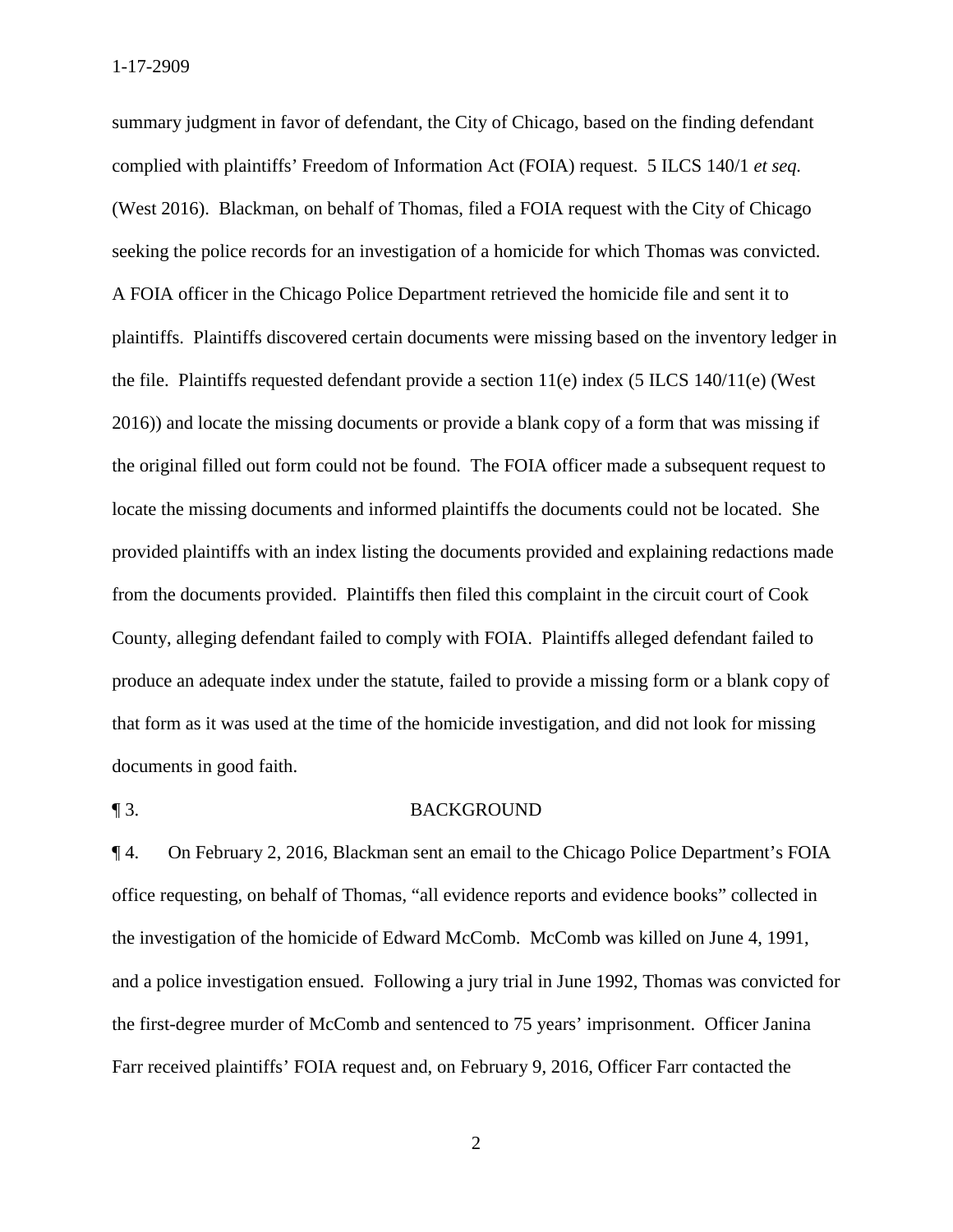Chicago Police Department stating she had not yet received any response and attached a filled with the response letter and the file, which Officer Farr had redacted. police department's Homicide Detective Division to request the homicide file from the investigation of McComb's death. Officer Farr received a file from the Homicide Detective Division on February 11, 2016. On February 23, 2016, Blackman sent a subsequent email to the out freedom of information form. On February 27, 2016, Officer Farr sent an email to Blackman

 inventory, next to which was written "T.O. to OWNER F 54." Plaintiffs sought to obtain that documents." Officer Farr next contacted plaintiffs via email on May 9, to inform them that she ¶ 5. On March 30, 2016, plaintiffs sent an email, through counsel, to the Chicago Police Department's FOIA office to follow up. Plaintiffs indicated that a hat was listed in the property "Form 54" which was filled out when the hat was returned to its owner, or a blank Form 54 if the original could not be found. Plaintiffs also sought production of an inventory ledger. Plaintiffs sent a follow up email on April 29, 2016 seeking a reply to the March 30 email. Later, on April 29, 2016, Officer Farr replied to plaintiffs' email and informed plaintiffs that she would "re-order this file to make sure nothing was inadvertently left out and diligently search for these had reviewed the homicide file and the items plaintiffs requested were still missing. Plaintiffs replied to this email on May 9, asking if she could provide a date by which she could comply with the FOIA request because the statutory period of time to respond to the request had expired. Officer Farr contacted plaintiffs, who sent an email reply on May 12 asking if she could provide them with a blank Form 54 as plaintiffs had requested if she could not locate the filled out original.

 ¶ 6. On July 21, 2016, plaintiffs filed their complaint against defendant, alleging their FOIA request had been denied. Defendant filed its answer to plaintiffs' complaint on September 22,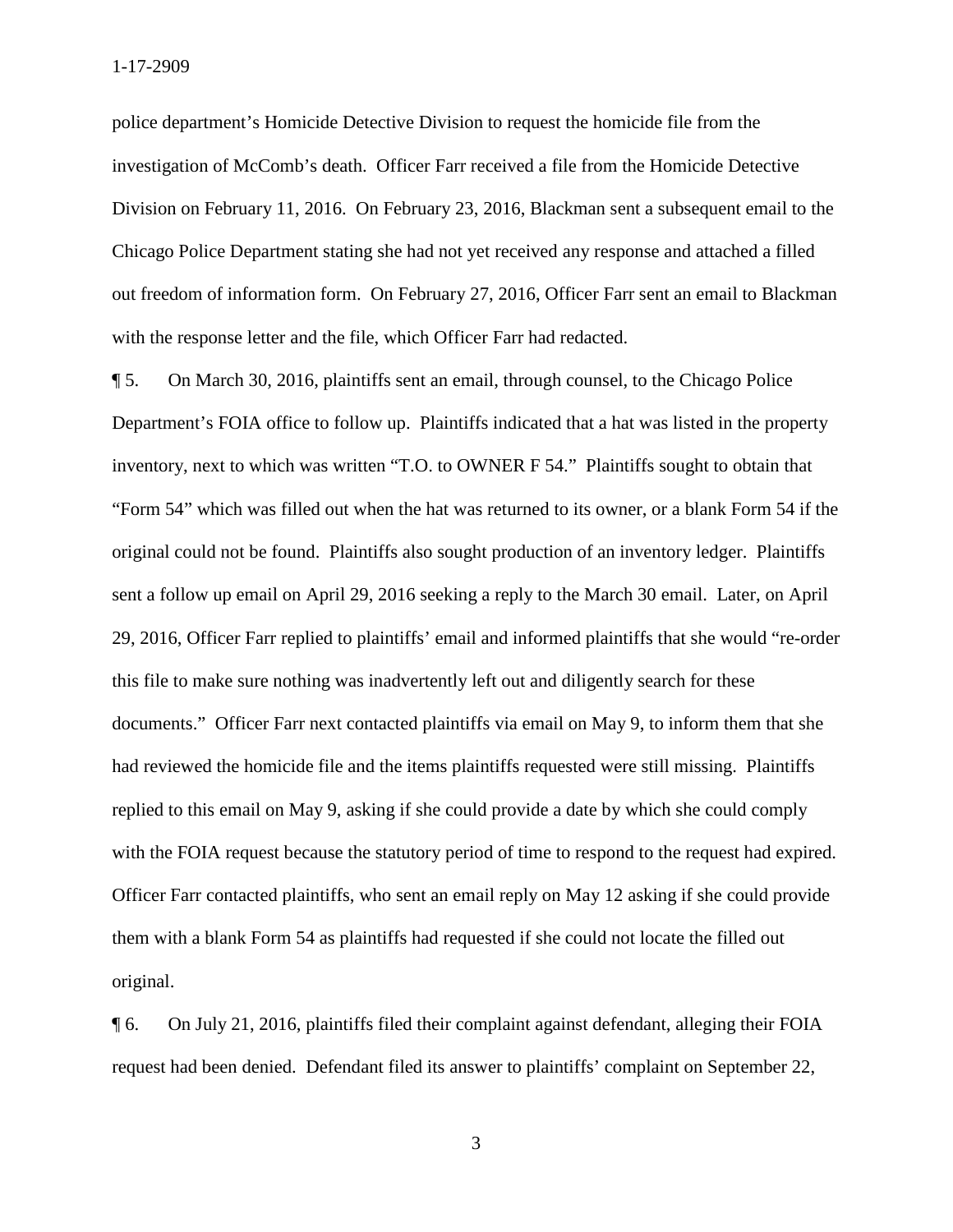2016, claiming it complied with its obligations under FOIA and "conducted a thorough and extensive search and could not locate" the records plaintiffs requested.

 records to which access has been denied." *Id.* This requires the public body to include: (1) "A claimed for each such deletion or withheld document." *Id.* Plaintiffs requested defendant produced." Defendant filed its response on January 27, 2017, arguing "no records were entirely withheld." Defendant provided plaintiffs with an index of the records which were produced and order finding "plaintiffs' motion for section 11(e) Index has been rendered moot by defendant's ¶ 7. On January 12, 2017, plaintiffs filed a motion for a section 11(e) index under FOIA. 5 ILCS 140/11(e) (West 2016). Section 11(e) provides: "On motion of the Plaintiff, prior to or after *in camera* inspection, the court shall order the public body to provide an index of the description of the nature or contents of each document withheld, or each deletion from a released document, provided, however, that the public body shall not be required to disclose the information which it asserts is exempt;" and, (2) "A statement of the exemption or exemptions provide an index following the guidelines of section 11(e) "for each requested record not fully a description of the redactions made under the FOIA exemption for redacting private information. 5 ILCS 140/7(1)(b) (West 2016). On February 27, 2017, the trial court entered an response to plaintiffs' motion."

 Defendant claimed it provided the requested records to plaintiffs and that it performed a search was the affidavit of Officer Farr. Officer Farr averred that she reviewed plaintiffs' request for ¶ 8. On March 27, 2017, defendant filed its motion for summary judgment. Defendant argued there was no genuine issue of material fact because it discharged its obligations under FOIA. for missing documents but could not locate them. Attached to the motion for summary judgment documents relating to the investigation of the homicide of Edward McComb. After making a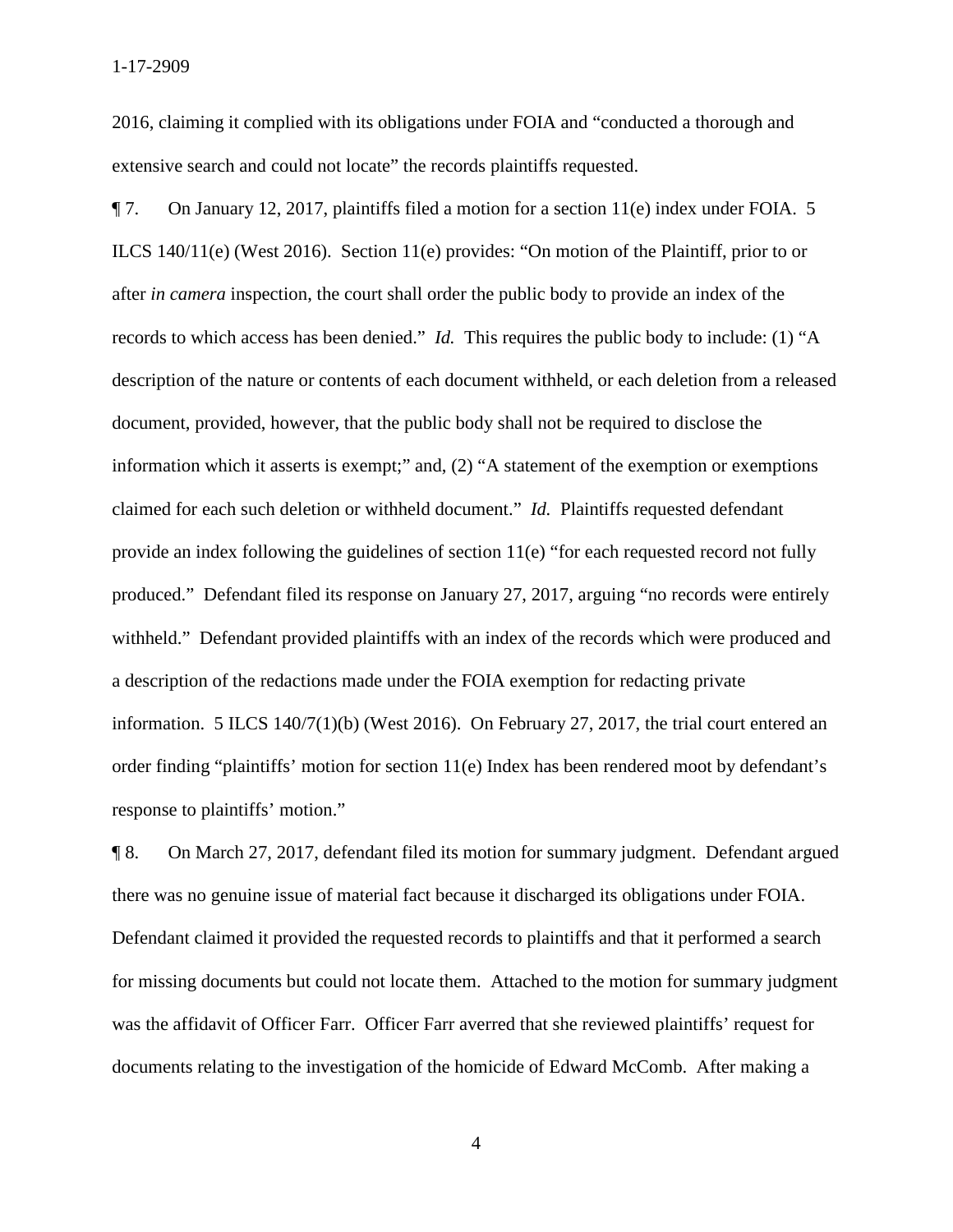1-17-2909

 request of the Homicide Detective Division, Officer Farr was provided with a 126 page homicide file that she sent to plaintiffs after making redactions. After plaintiffs informed her that documents were missing from the file, Officer Farr replied that she would re-order the file. She averred that:

> contacted the Homicide Detective Division inquiring why these documents were doesn't have them and they can't provide me a rationale to why they are missing. "I reordered the file through the Homicide Detective Division on April 29, 2016. I received it on May 5, 2016. I noticed the same documents were still missing; I missing. They informed me that if they weren't in the homicide file then CPD I contacted [plaintiffs' counsel] by phone and relayed this information to him and he said ok."

The trial court set a briefing schedule on April 13, 2017. Plaintiffs failed to file a response to defendant's motion for summary judgment.

 summary judgment after plaintiffs "failed to file a response and the court consider[ed] the ¶ 9. On June 7, 2017, the trial court entered an order granting defendant's motion for affidavit attached to defendant's motion." On July 7, 2017, plaintiffs filed a motion to vacate summary judgment. The trial court granted this motion on July 14, 2017, vacated its order granting defendant's motion for summary judgment, and set a briefing schedule. Plaintiffs also filed on July 7, a combined response to defendant's motion for summary judgment and a motion to provide a more detailed index. Plaintiffs claimed the case was not ripe for summary judgment because defendant had not yet turned over all requested records and the index provided was inadequate. Plaintiffs argued defendant failed to provide a detailed explanation for why certain documents were not produced. Plaintiffs further contended the trial court erred in granting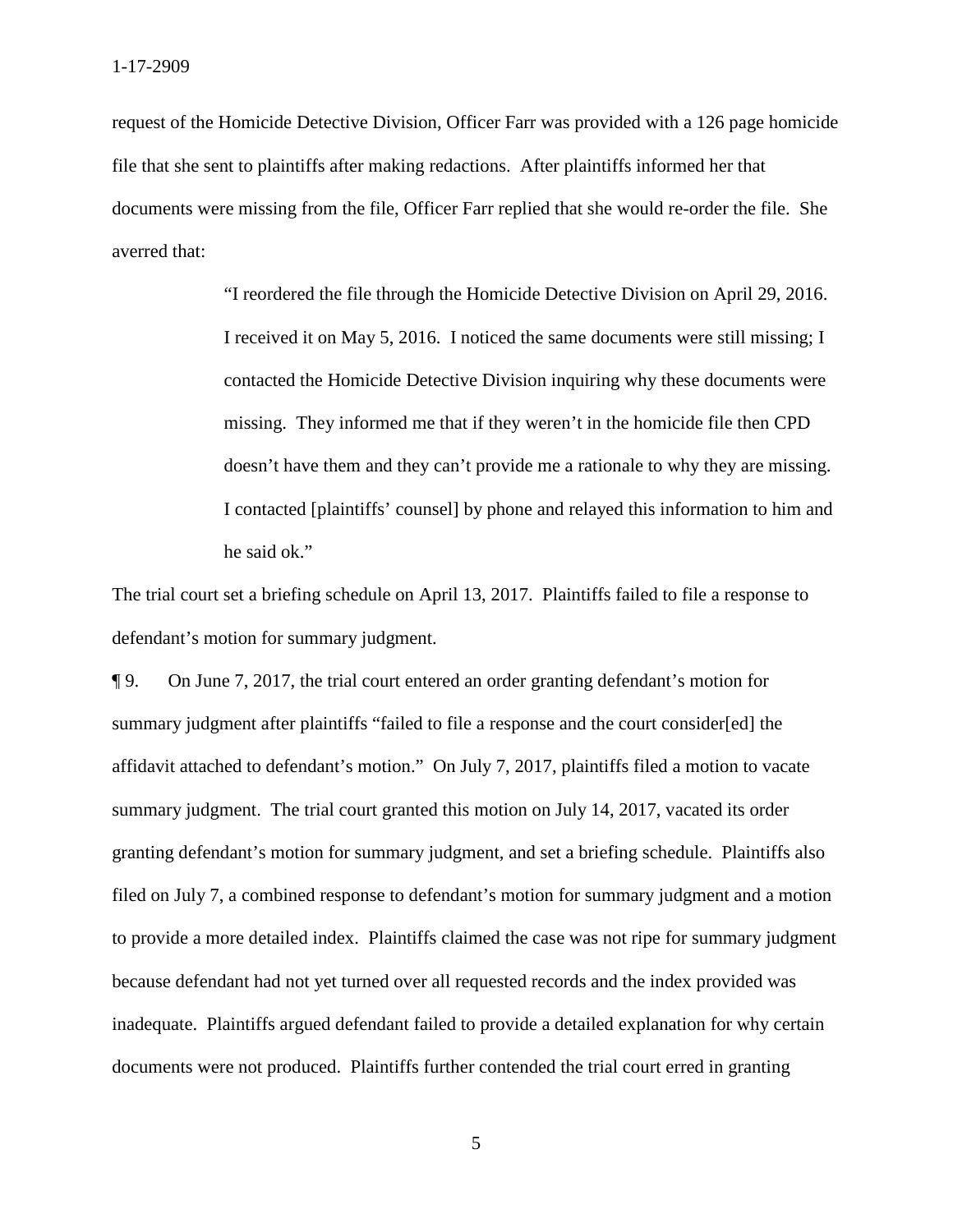defendant's motion for summary judgment because discovery had not yet closed.

¶ 10. Defendant filed its response to plaintiffs' combined motion on July 28, 2017. Defendant stated it attached the affidavit of Officer Farr to its motion for summary judgment and that Officer Farr averred she conducted a diligent search. Defendant argued Officer Farr's affidavit should be accorded a presumption of good faith. Defendant maintained summary judgment was appropriate because there was no genuine issue of material fact after Officer Farr's unrefuted affidavit explained defendant conducted a diligent search for missing documents and produced all other documents. Defendant further argued that discovery was not warranted here because plaintiffs failed to show Officer Farr's affidavit demonstrated bad faith.

¶ 11. On August 10, 2017, the trial court entered its order granting defendant's motion for summary judgment. The court found:

> judgment or raise any other objection to the granting of summary judgment for moot on February 2017, and which Plaintiffs did not timely contest. "9. Plaintiffs' response to Defendant's Motion does not challenge the sufficiency of the affidavit provided in support of Defendant's Motion for Summary Defendant. Plaintiffs' response, instead, addresses the insufficiency of Defendant's response to Plaintiffs' Motion for Index, which the Court had found 10. As such, the Court finds that: (1) Plaintiffs, not having timely challenged the sufficiency of the Defendant's response to their Motion for Index, therefore forfeited that argument, and (2) Plaintiffs did not satisfy their burden to challenge the sufficiency of the affidavit submitted in support of Defendant's Motion for Summary judgment."

¶ 12. Plaintiffs filed a motion for reconsideration on September 11, 2017. The trial court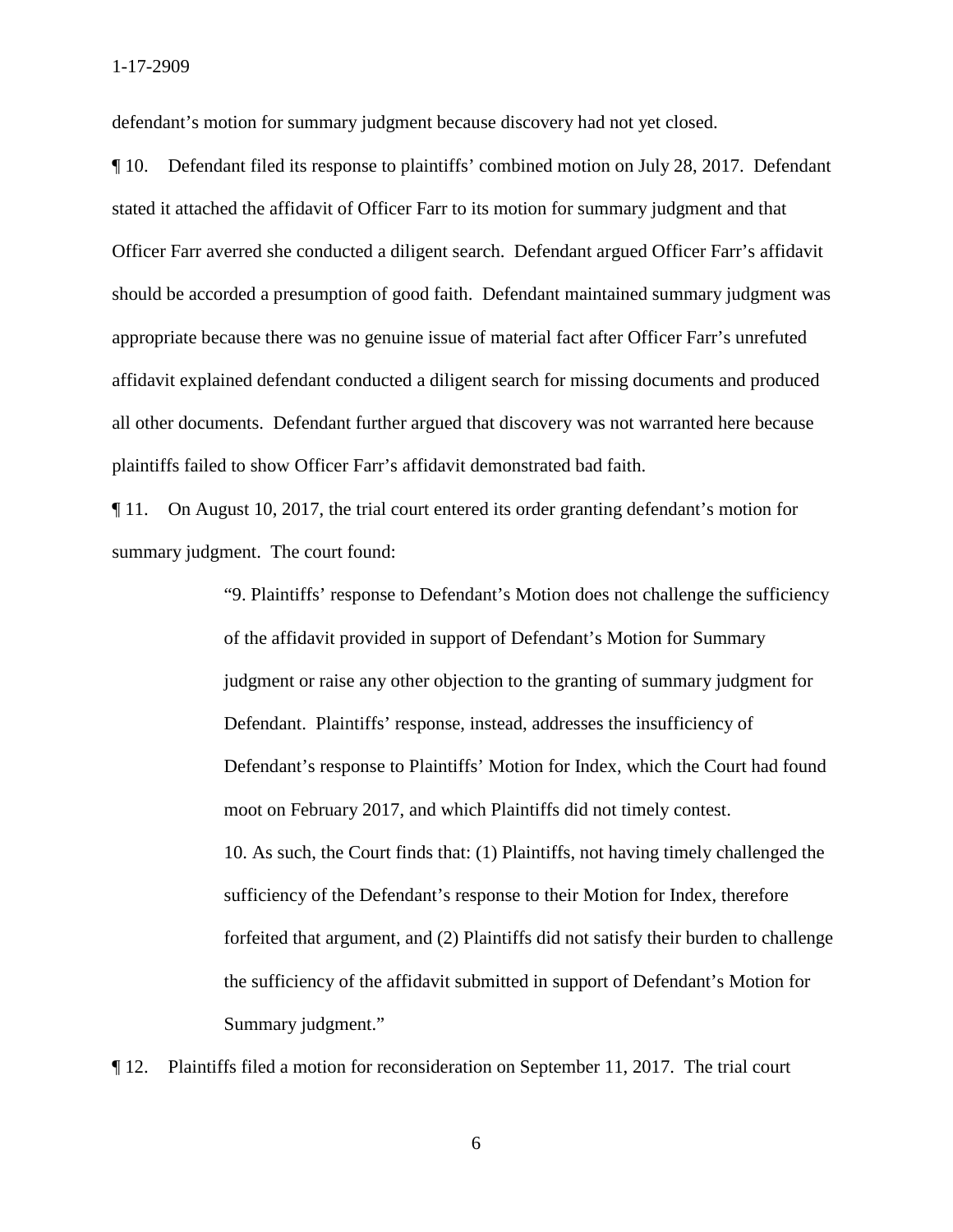denied this motion in an order dated October 30, 2017. This appeal followed.

### ¶ 13. ANALYSIS

documents were produced, but whether the search for those missing documents was adequate. ¶ 14. Plaintiffs appeal the trial court's order granting defendant's motion for summary judgment and denying plaintiffs' motion for reconsideration. Defendant's motion for summary judgment argued there was no genuine issue of material fact because it complied with its obligations under FOIA. Plaintiffs argue summary judgment was inappropriate because genuine issues of material fact remain. Plaintiffs contend there was a material question of fact concerning whether defendant fully complied with FOIA because documents plaintiffs requested were missing from defendant's disclosures and the section 11(e) index defendant provided was inadequate. Defendant contends the issue for summary judgment is not whether missing Defendant claims it provided a blank copy of the requested form and the original could not be found after conducting a search. Defendant further contends the section 11(e) index provided was adequate because no documents were withheld.

 ¶ 15. We review appeal from orders granting motions for summary judgment *de novo* because whether a genuine issue of material fact existed is a question of law. *Kopchar v. City of*  moving party is entitled to a judgment as a matter of law." *Id.* A court ruling on a motion for 3d 990, 993-94 (2007). Defendant has the burden of showing it complied with FOIA at the *Chicago*, 395 Ill. App. 3d 762, 766 (2009). "Summary judgment is appropriate where the pleadings, depositions, affidavits, and admissions on file, when viewed in the light most favorable to the nonmoving party, show that no genuine issue of material fact exists and that the summary judgment must draw all reasonable inferences from the record in favor of the nonmoving party. *BlueStar Energy Services, Inc. v. Illinois Commerce Comm'n*, 374 Ill. App.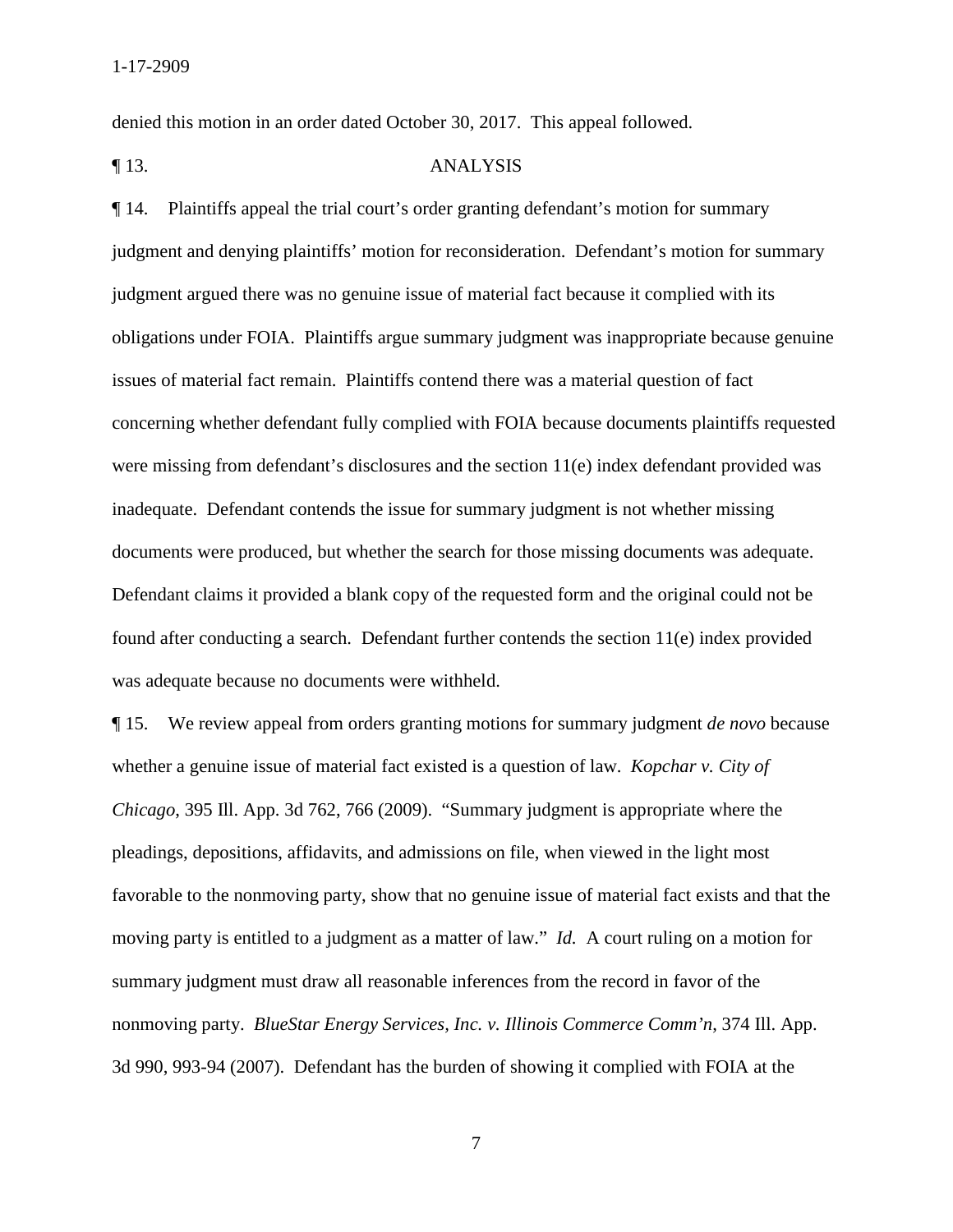summary judgment stage. *Iturralde v. Comptroller of Currency*, 315 F.3d 311, 313–14 (D.C. Cir. 2003).

¶ 16. The purpose of FOIA is to make government records open to public scrutiny.

 accountability of public bodies at all levels of government. It is a fundamental expediently and efficiently as possible in compliance with this Act." 5 ILCS "The General Assembly hereby declares that it is the public policy of the State of Illinois that access by all persons to public records promotes the transparency and obligation of government to operate openly and provide public records as 140/1 (West 2016).

 *the Lottery*, 266 Ill. App. 3d 1007, 1011 (1994). "When a public body receives a proper FOIA in section 7 of the FOIA applies." *BlueStar Energy Services, Inc.*, 374 Ill. App. 3d at 994. "The FOIA." *Cooper v. Department of the Lottery*, 266 Ill. App. 3d 1007, 1012 (1994). Under FOIA, public records are presumed to be open and accessible. *Cooper v. Department of*  request, it must comply with that request unless one of the narrow statutory exemptions set forth legislature patterned the Illinois law after the Federal Freedom of Information Act, (5 U.S.C. § 552) and case law construing the Federal statute should be used in Illinois to interpret our own

 requested because those documents are missing. In replying to a challenge to the adequacy of its avers that all files likely containing responsive materials were searched. *Iturralde*, 315 F.3d at ¶ 17. Defendant has not claimed any documents plaintiffs requested are exempt from disclosure and therefore has not invoked any of the statutory exemptions. Instead, defendant claims it conducted a reasonable search that could not produce the documents plaintiffs search, a public body may meet its burden of showing it complied with FOIA by providing a reasonably detailed affidavit that sets forth the search terms and type of search performed and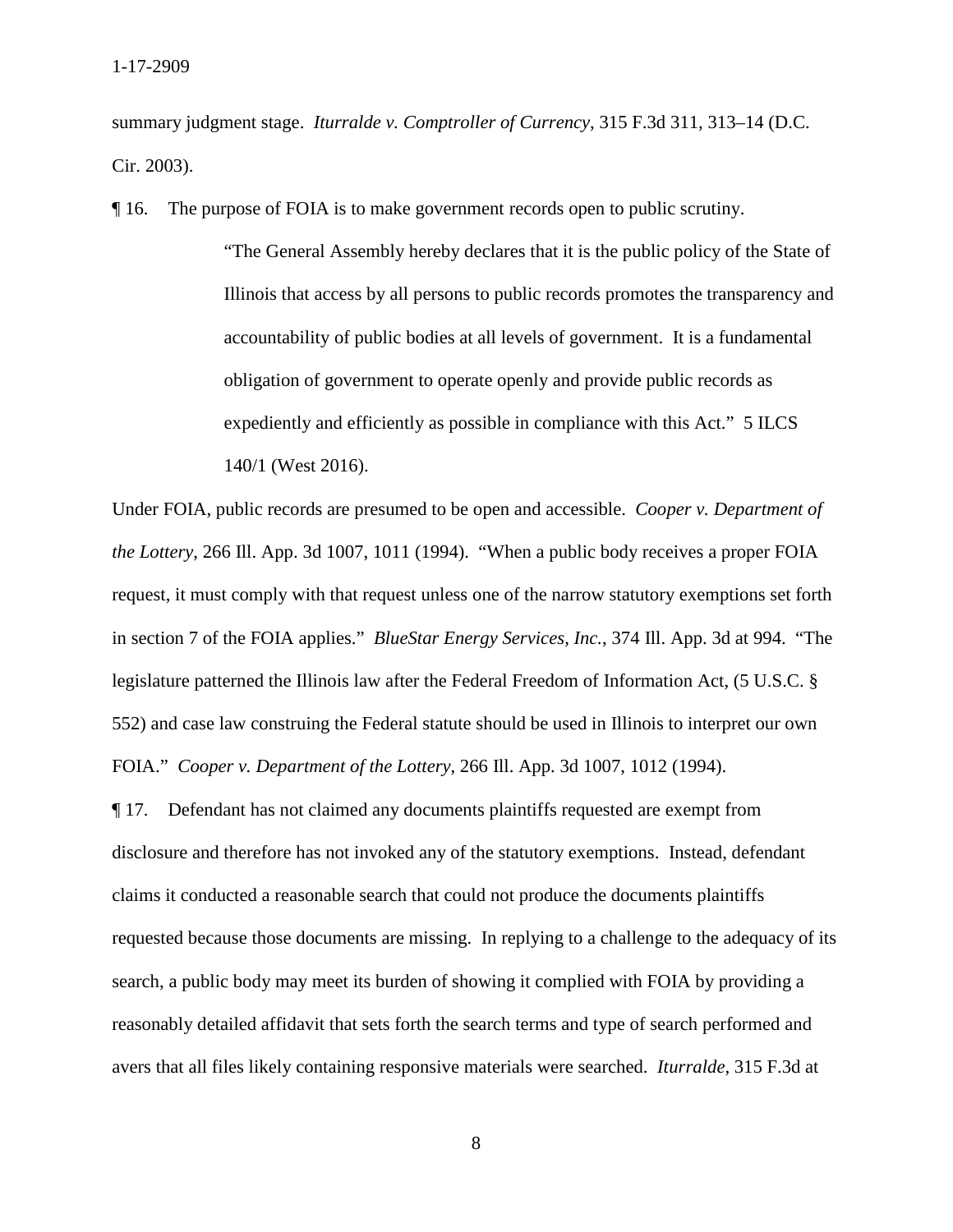313-14. "The plaintiff may then provide 'countervailing evidence' as to the adequacy of the agency's search. [Citation.] '[I]f a review of the record raises substantial doubt, particularly in judgment is inappropriate. [Citations.]' " *Id.* Defendant supported its motion for summary judgment with the affidavit of the police department's FOIA Officer. "While a party need not as admitted. [Citation.] Mere allegations cannot prevail over the uncontradicted facts set forth in affidavits submitted by the movant." *Getman v. Indiana Harbor Belt R.R. Co.*, 172 Ill. App. view of "well defined requests and positive indications of overlooked materials," summary support his summary judgment motion with affidavits, if he does and the party opposing the motion files no counteraffidavits, the well pleaded material facts in the movant's affidavits stand 3d 297, 300 (1988). Plaintiffs did not file a counteraffidavit with their response to defendant's motion for summary judgment.

 rehearing." *American Chartered Bank v. USMDS, Inc.*, 2013 IL App (3d) 120397, ¶ 13. Accordingly, plaintiffs forfeited their arguments contesting the validity of defendant's search. the adequacy of the IRS' search before the district court, she waived her opportunity to ¶ 18. Defendant argues plaintiffs forfeited their arguments contesting whether the search was conducted in good faith because plaintiffs failed to raise any such arguments in their response to defendant's motion for summary judgment. Plaintiffs only contested the adequacy of the section 11(e) index defendant provided. Plaintiffs first raised their challenge to the adequacy of defendant's search for documents in their motion to reconsider. "Issues cannot be raised for the first time in the trial court in a motion to reconsider and issues raised for the first time in a motion to reconsider cannot be raised on appeal. [Citation.] On appeal, issues not argued are considered waived and 'shall not' be raised in the reply brief, oral argument or a petition for See *Patterson v. I.R.S.*, 56 F.3d 832, 841 (7th Cir. 1995) ("Since [the plaintiff] failed to question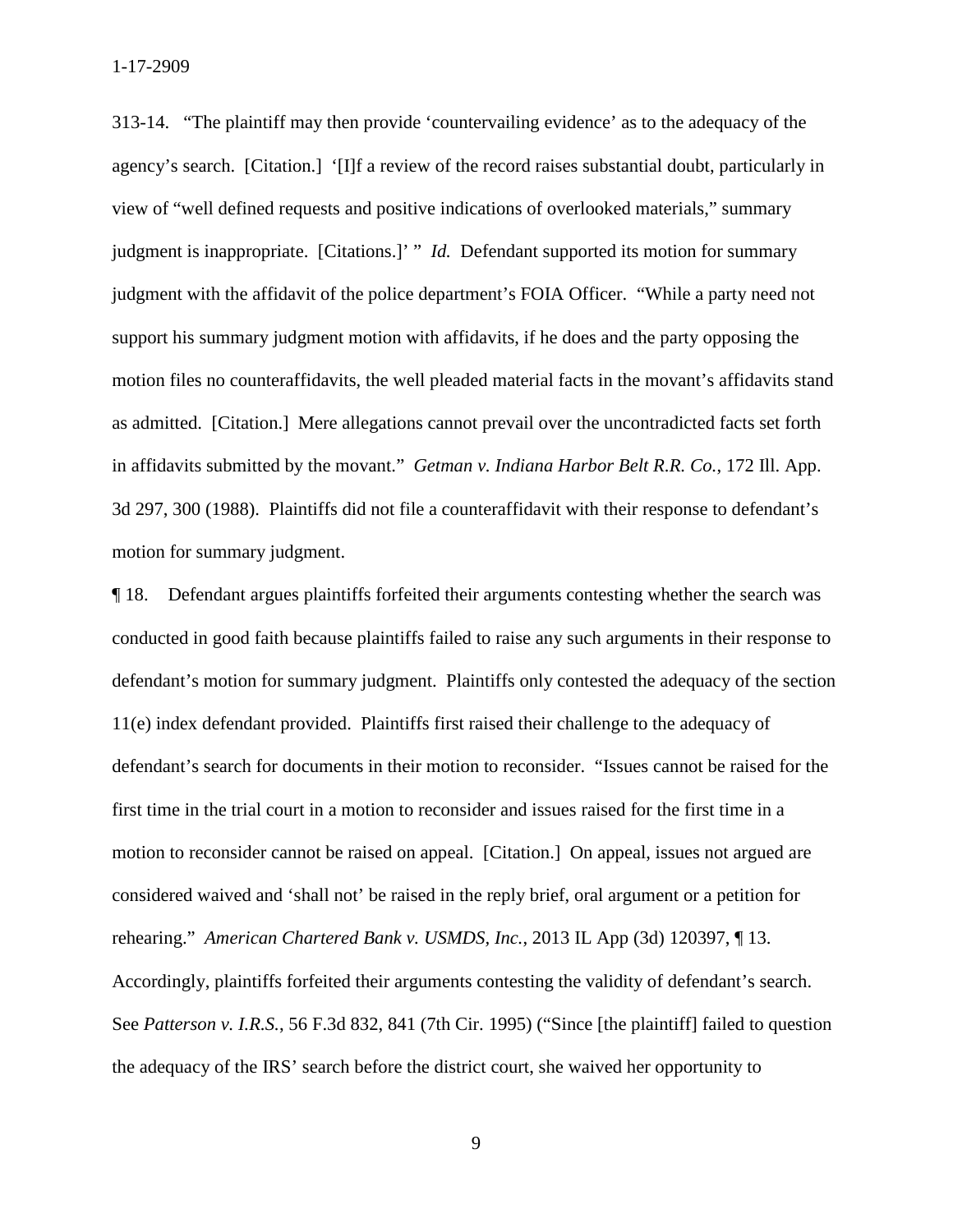demonstrate that responsive documents existed.").

¶ 19. If we were to consider plaintiffs' forfeited arguments contesting whether defendant's search was conducted in good faith, we would still reach the same conclusion that defendant met its burden to show it complied with its obligations under FOIA.

¶ 20. Adequacy of Defendant's Search for Missing Documents

 54 or provide them with a blank copy of the form as it was used during the time of the murder ¶ 21. Plaintiffs contend granting defendant's motion for summary judgment is improper because a genuine issue of material fact exists about whether defendant fully complied with its obligations under FOIA. Plaintiffs claim defendant did not produce the original filled out Form investigation and Thomas's trial. Plaintiffs also argue defendant's search should have produced documents that had previously been in defendant's possession, that defendant's search was inadequate, and that the search was not conducted in good faith.

 Act's inspection requirements." *National Cable Television Ass'n, Inc. v. Federal*  ¶ 22. As noted above, defendant's burden on its summary judgment motion is to prove it fully discharged its obligations under FOIA. *Miller v. U.S. Department of State*, 779 F.2d 1378, 1382 (8th Cir. 1985). To meet this burden defendant "must prove that each document that falls within the class requested either has been produced, is unidentifiable, or is wholly exempt from the *Communications Comm'n*, 479 F.2d 183, 186 (D.C. Cir. 1973).

> \*\*\* that it has conducted a search reasonably calculated to uncover all relevant documents.' [Citation.] But the search need only be reasonable; it does not have to be exhaustive. [Citation.] An agency may prove the reasonableness of its "The adequacy of an agency's search for requested documents is judged by a standard of reasonableness, *i.e.*, 'the agency must show beyond material doubt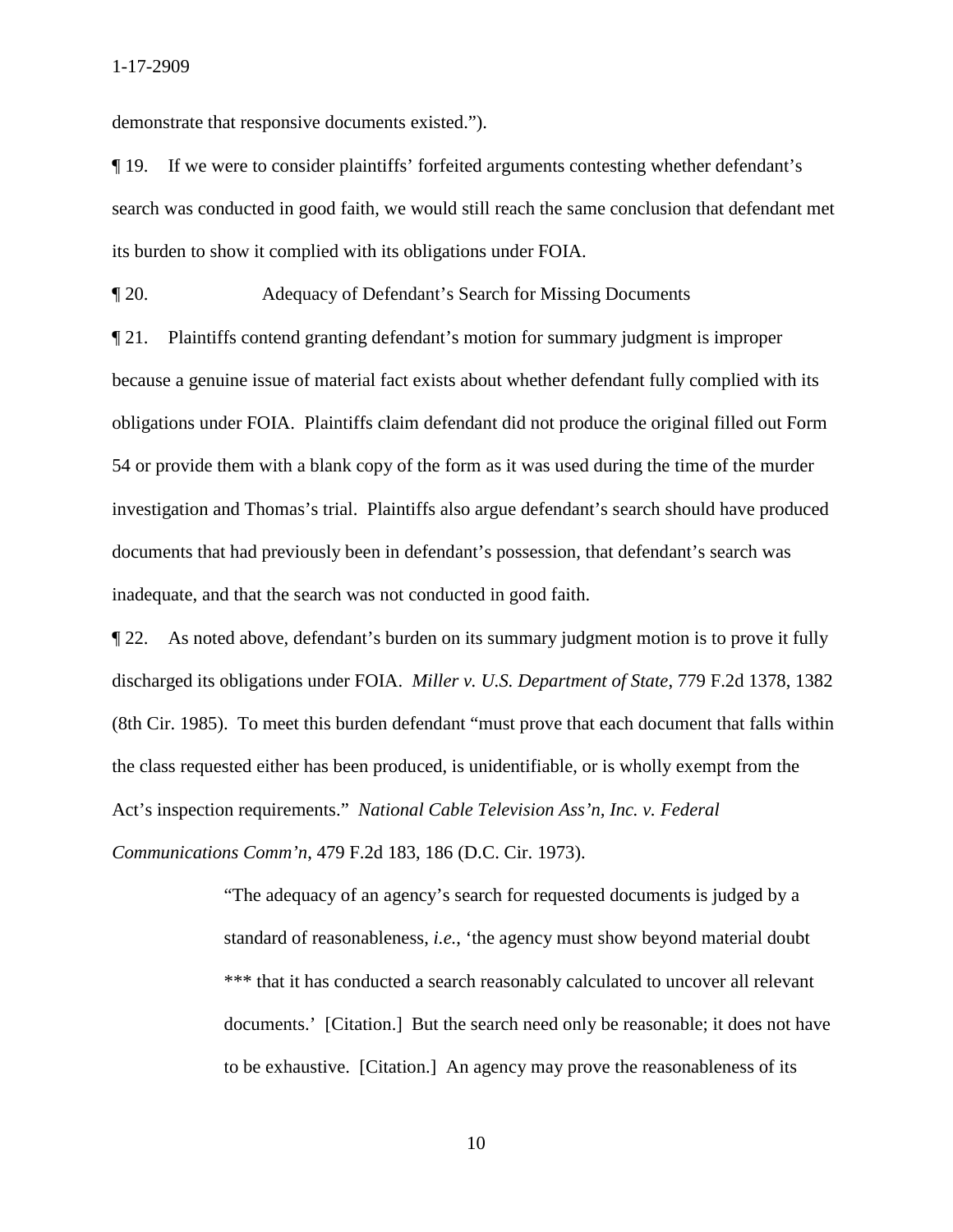search through affidavits of responsible agency officials so long as the affidavits produced or are unidentifiable as when they aver that identified documents are exempt.' [Citation.]" *Miller*, 779 F.2d at 1382–83. are relatively detailed, nonconclusory, and submitted in good faith. \*\*\* '[T]hese affidavits are equally trustworthy when they aver that all documents have been

 Officer Farr. Defendant claims the affidavit provided a relatively detailed description of a Defendant maintains it met its burden on summary judgment by providing the affidavit of reasonable search and that the affidavit was submitted in good faith. "Agency affidavits are accorded a presumption of good faith, which cannot be rebutted by 'purely speculative claims about the existence and discoverability of other documents.' " *SafeCard Services, Inc. v. S.E.C.*, 926 F.2d 1197, 1200 (D.C. Cir. 1991).

> documents where they might reasonably be found. If the agency has not made was reasonable, *i.e.*, that it was especially geared to recover the documents "Despite this weight to be accorded to agency affidavits, the burden remains on the government to demonstrate that it has thoroughly searched for the requested this showing, then the requester can avert a motion for summary judgment merely by demonstrating some reason to think that the document would have turned up if the agency had looked for it, *e.g.*, by showing that the document originated with the agency or that the agency is set up to retrieve just that kind of document. [Citation.] But once the agency has shown by convincing evidence that its search requested, then the burden is on the requester to rebut that evidence by a showing that the search was not in fact in good faith. [Citation.] Summary judgment would be improper if the adequacy of the agency's search were materially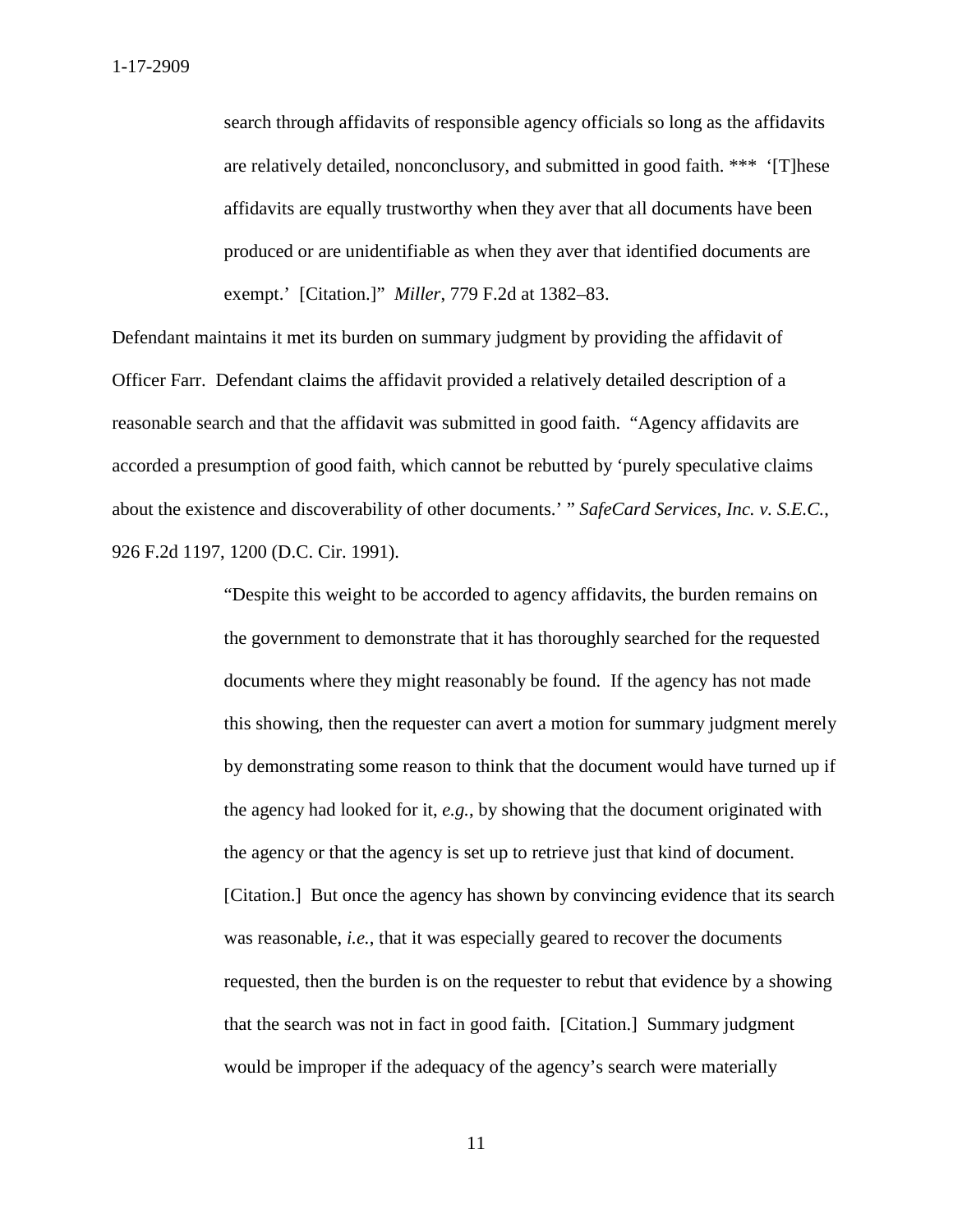still in doubt." *Miller*, 779 F.2d at 1383. disputed on the record, for such a dispute would indicate that material facts were

 "whether the search was reasonably calculated to discover the requested documents, not whether it actually uncovered every document extant. [Citations.] Mere speculation that as yet reasonable search for them." *Id.* at 1201. An agency is not required to recreate or reacquire a document and the court will not order the agency to take further action in order to produce it." *Id.* ¶ 23. When a plaintiff contests the adequacy of the public body's search, the question is uncovered documents may exist does not undermine the finding that the agency conducted a document no longer in its possession. "If the agency is no longer in possession of the document, for a reason that is not itself suspect, then the agency is not improperly withholding that

 documents are still missing and Officer Farr was not the person who checked inside the ¶ 24. Plaintiffs do not argue Officer Farr conducted her search in bad faith. Rather, they claim Homicide Detective Division for the file, therefore, the person who responded to Officer Farr's request may have conducted their search for missing documents in bad faith. Plaintiffs contend their allegation the missing documents would turn up in a reasonable search and their allegation of bad faith are not based on mere speculation because the index provided indicates a number of missing documents. They argue that the missing Form 54 must be in defendant's possession and that yet uncovered documents must exist.

¶ 25. Despite plaintiffs claiming they are not raising merely speculative claims of defendant conducting a bad faith search, they failed to show in the first place that a more diligent search would yield the missing documents. To survive a motion for summary judgment, plaintiffs have the burden of showing "the agency might have discovered a responsive document had the agency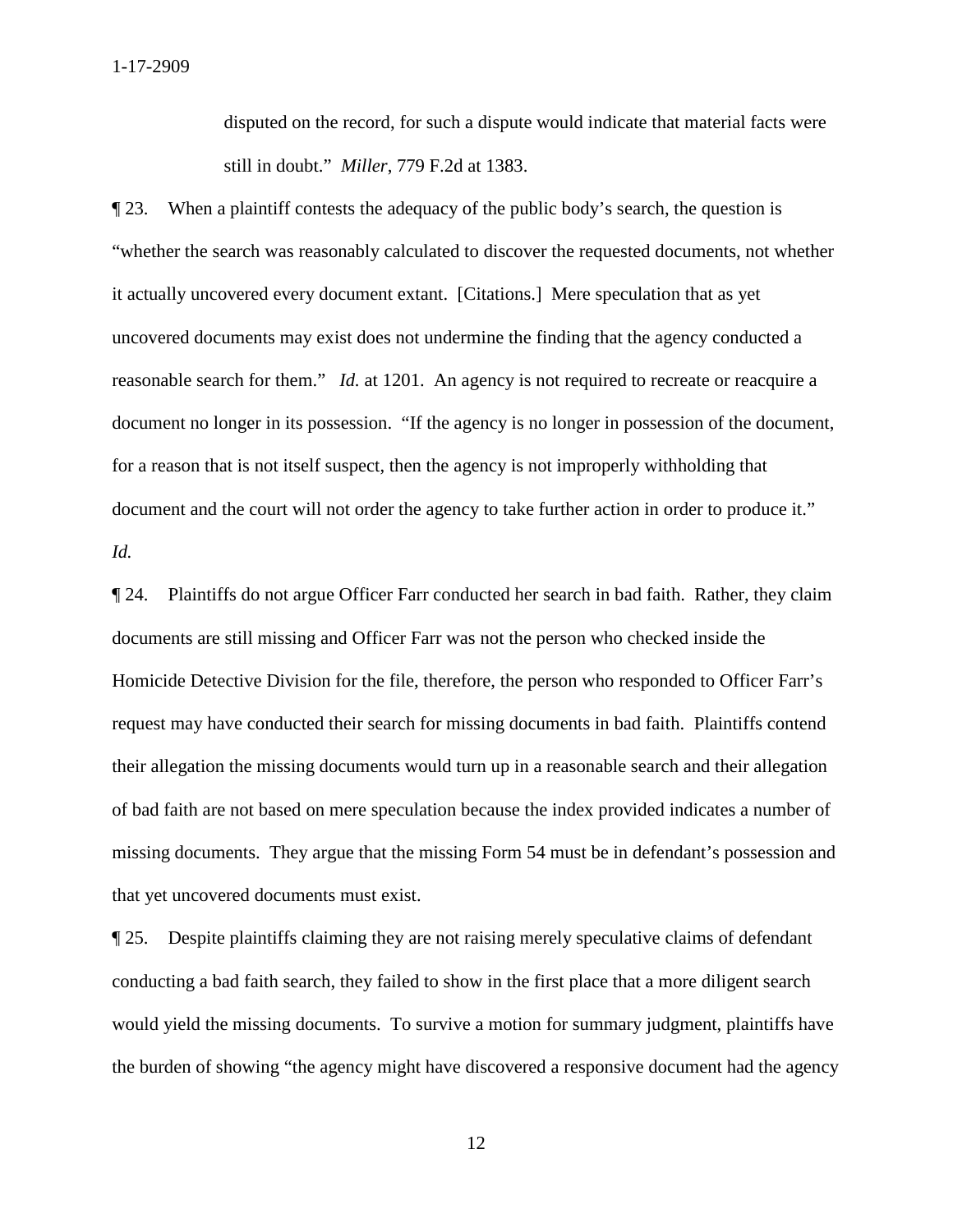conducted a reasonable search." *Maynard v. C.I.A.*, 986 F.2d 547, 560 (1st Cir. 1993). Setting or that they still exist. *Patterson*, 56 F.3d at 841. "The adequacy of an agency's search for each case. [Citation.] The crucial issue is not whether relevant documents might exist, but whether the agency's search was 'reasonably calculated to discover the requested documents.'" *Maynard*, 986 F.2d at 559–60. Plaintiffs have not shown that further search by defendant will FOIA request, that affidavit is accorded a presumption of good faith. Plaintiffs failed to file any aside the issue of plaintiffs forfeiting the opportunity to demonstrate that responsive documents existed, plaintiffs failed to provide any indication that any requested documents could be found documents under FOIA is judged by a standard of reasonableness and depends upon the facts of uncover missing documents. Moreover, because defendant supported its motion for summary judgment with a reasonably detailed affidavit of the FOIA officer who responded to plaintiffs' affidavit in support of their response to defendant's motion for summary judgment. Plaintiffs have only raised purely speculative claims that more documents must have existed in a murder investigation and that any missing documents must be in defendant's possession.

 requirement that an agency search every record system.' [Citation.] Nor is there any responsive records." *Id.* at 563. "We recognize the difficulty a FOIA requester has in of the effort in light of the specific request." *Meeropol v. Meese*, 790 F.2d 942, 956 (D.C. Cir. ¶ 26. Plaintiffs argue further search in the Chicago Police Department would yield the missing documents because they must still be in possession of the Chicago police. " 'There is no requirement that an agency provide a comprehensive list of record systems unlikely to contain demonstrating that a file he has never seen in fact exists. That will often be almost as difficult a task as that the government faces when it seeks to demonstrate that a specific file does not exist. But a search need not be perfect, only adequate, and adequacy is measured by the reasonableness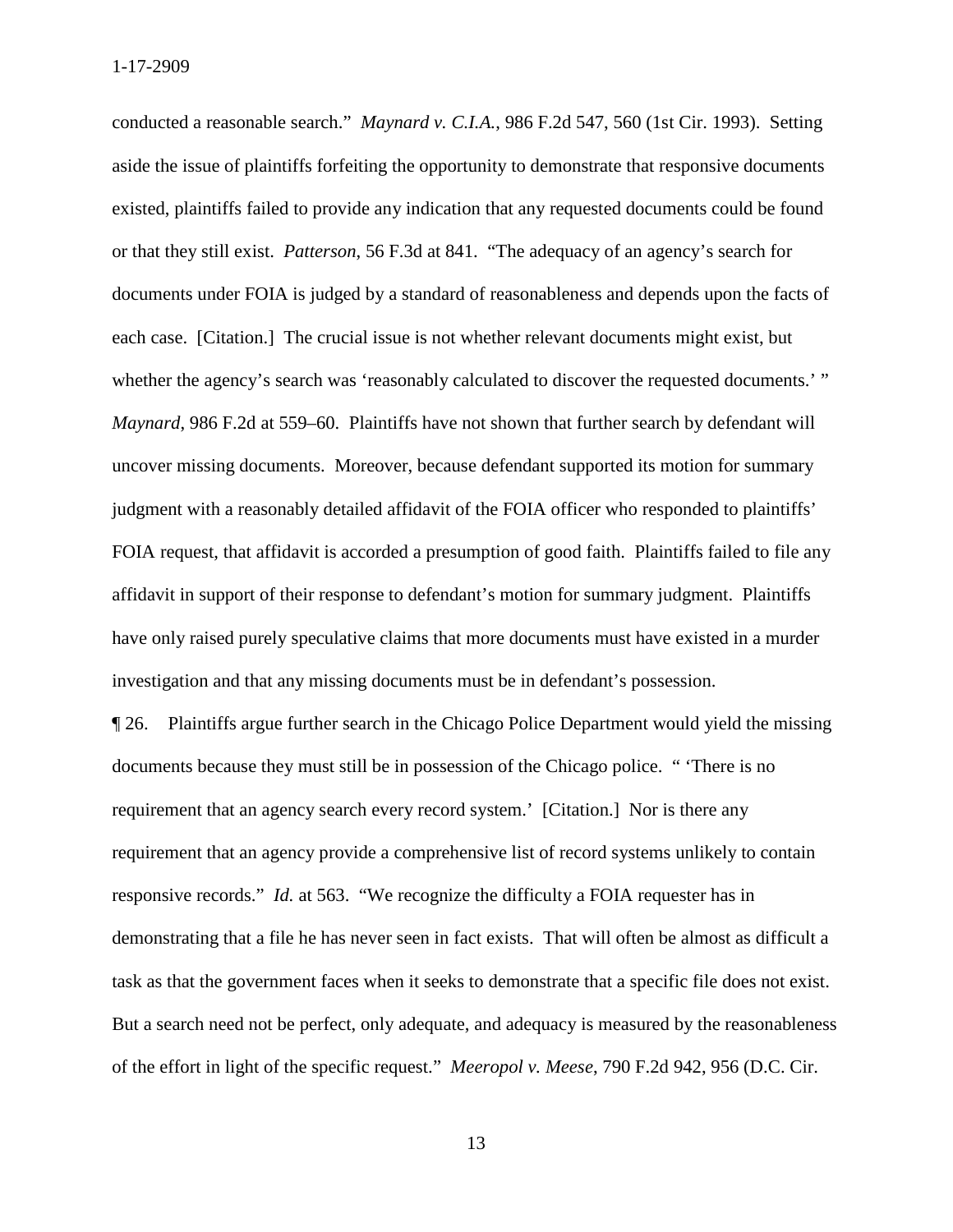1986). Plaintiffs have not shown that defendant's effort was not reasonable in light of their request. Defendant here supplied plaintiffs with the file containing the documents from the investigation of the murder of Edward McComb. Defendant could not locate the original Form 54 that was filled out when a hat in evidence was returned to its owner. Defendant's affidavit specified that the FOIA officer made multiple requests for the file and that the missing documents could not be located. Officer Farr averred that further search would be fruitless because the only place the file could have been stored was in the Homicide Detective Division, and that the documents could not be located outside the file. Defendant subsequently supplied plaintiffs with a blank copy of the Form 54 plaintiffs requested.

¶ 27. Plaintiffs maintain that defendant's failure to produce the original document demonstrates defendant conducted an inadequate search.

> in its search does not alone render a search inadequate. [Citations.] Rather, the but by the appropriateness of the methods used to carry out the search. [Citation.] reasonable and thorough search may have missed them." *Iturralde*, 315 F.3d at "[I]t is long settled that the failure of an agency to turn up one specific document adequacy of a FOIA search is generally determined not by the fruits of the search, After all, particular documents may have been accidentally lost or destroyed, or a 315.

 Plaintiffs speculate that missing documents may be found if defendant conducts a more thorough search, but plaintiffs fail to demonstrate defendant did not take appropriate means to carry out investigation file. the search. Defendant conducted a search in its Homicide Detective Division, the place where the file containing the documents plaintiffs requested was kept, and defendant located the investigation file.<br>14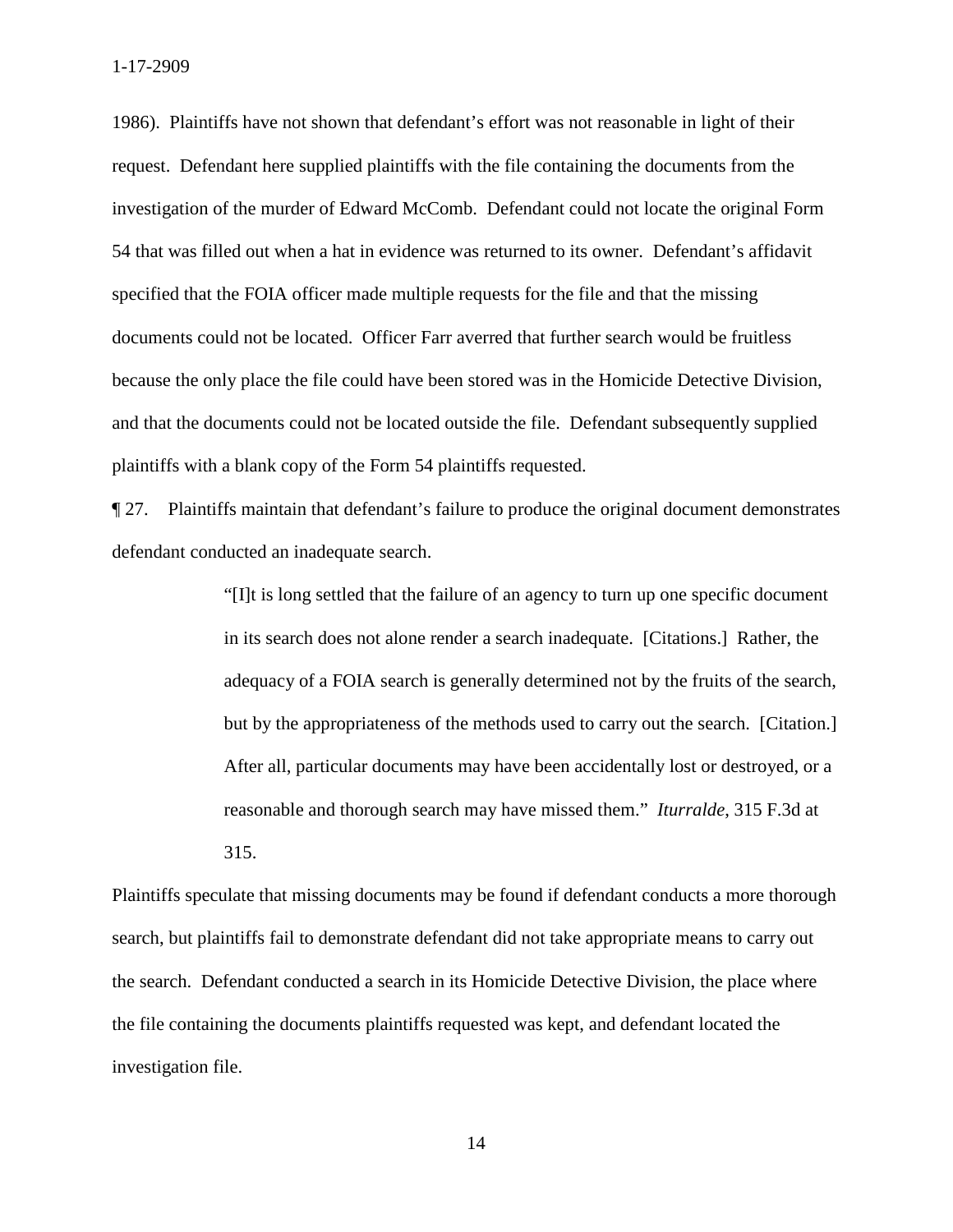place significant weight on the fact that a records search failed to turn up a particular document in analyzing the adequacy of a records search." *Id.* However, plaintiffs failed to offer evidence might be in some other file or otherwise located with defendant. *Id.* Plaintiffs have also not ¶ 28. Plaintiffs argue that the missing form related to a piece of evidence used to implicate Thomas and would not be otherwise lost or destroyed. "In certain circumstances, a court may of circumstances sufficient to overcome an adequate agency affidavit. Plaintiffs have not shown defendant failed to search offices or files where documents plaintiffs requested might have been kept. *Id.* Nor were there indications in documents recovered that those missing documents pointed to any evidence indicating that at the time defendant searched their files there was reason to believe the requested documents were there.

> distribution of responsive documents by the agency to other agencies. Further, in [Citations.] In short, '[m]ere speculation that as yet uncovered documents may exist does not undermine the finding that the agency conducted a reasonable search for them.' [Citations.]" *Id.* at 315–16. "Thus, this case is unlike *Oglesby v. United States Dep't of the Army*, 79 F.3d 1172, 1185 (D.C.Cir.1996), where there was evidence in a published book that the agency had produced records in response to a FOIA request by another individual, or *Founding Church of Scientology*, 610 F.2d at 834, where the court relied on the those cases, the adequacy of the agency affidavits was at issue and the affidavits were determined to be inadequate for purposes of summary judgment.

¶ 29. Plaintiffs' claim of a bad faith search depended on them providing some indication an inappropriate search was carried out and that documents were not lost or destroyed. Plaintiffs have not shown a more thorough search would have turned up the requested documents, nor that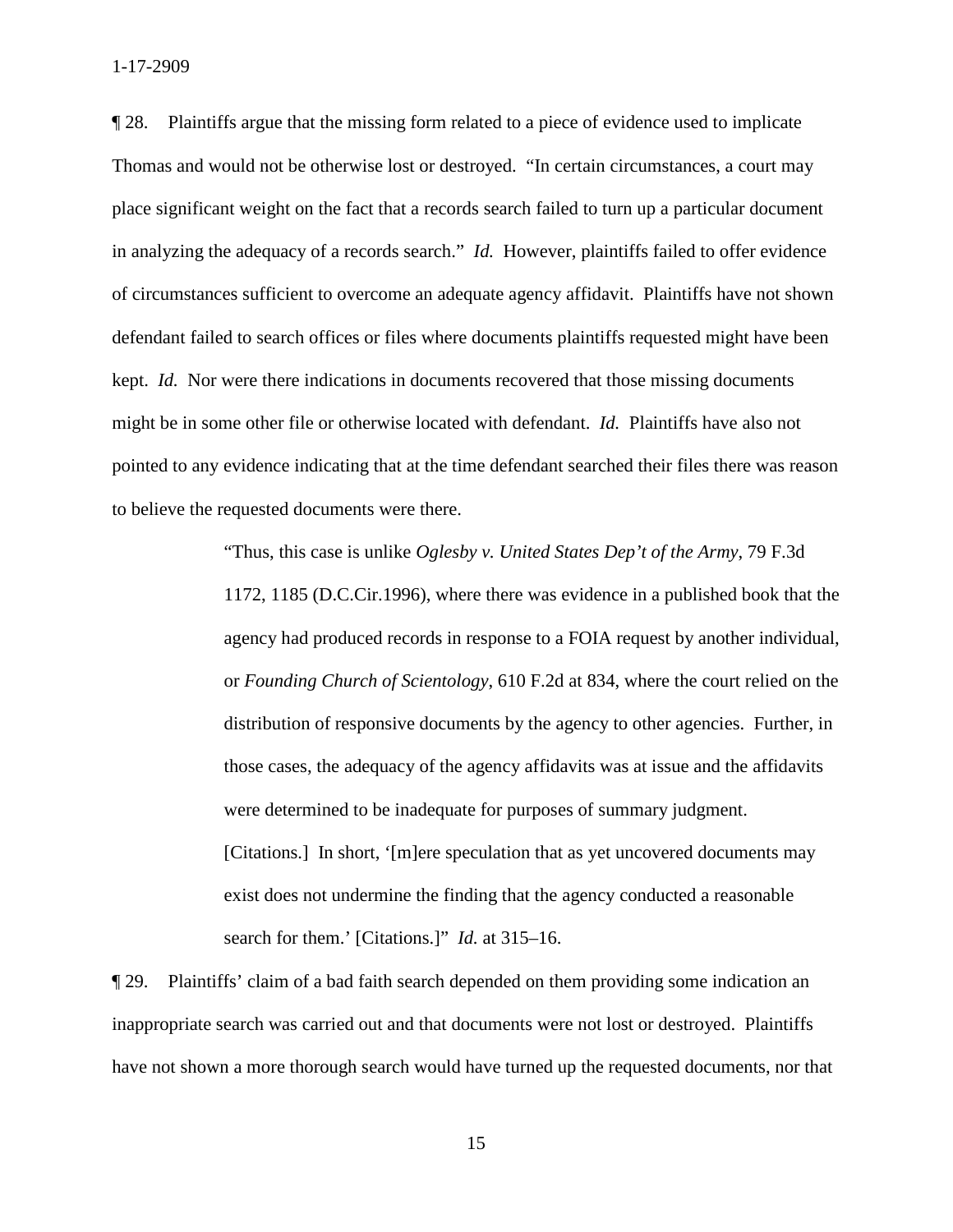defendant's search was inadequate, nor that defendant conducted its search in bad faith. As noted above, plaintiffs have not claimed Officer Farr conducted her search or responded to plaintiffs' request in bad faith. Plaintiffs failed to offer anything more than mere speculation that the requested documents presently exist or that further search would yield the documents. As plaintiffs requested, defendant provided plaintiffs with a blank copy of the form missing from the disclosure as it was used when it was filled out. We cannot say defendant's search was inadequate or unreasonable, or that it was not conducted in good faith. *Meeropol*, 790 F.2d at 956.

### ¶ 30. Adequacy of Defendant's Section 11(e) Index

¶ 31. Plaintiffs contend that even if defendant's search was adequate, summary judgment nevertheless was not appropriate because defendant's inadequate section 11(e) index created a genuine issue of material fact. Plaintiffs argue defendant's section 11(e) index is inadequate because it fails to explain defendant's refusal to turn over certain documents.

 then continued the matter and set a date for case management. After the trial court vacated its ¶ 32. We note the trial court here found plaintiffs forfeited any objection to the index defendant provided because plaintiffs failed to raise an objection when defendant filed the index with its motion for summary judgment. Plaintiffs filed their motion for a section 11(e) index on January 12, 2017. Defendant filed its response on January 27, 2017 and attached a section 11(e) index detailing the disclosed documents and the redactions made under specified FOIA exemptions. The trial court entered an order on February 27, 2017, ruling that "plaintiffs' motion for section 11(e) index has been rendered moot by defendant's response to plaintiffs' motion." The court order granting defendant's motion for summary judgment, the court considered plaintiffs' response to defendant's motion for summary judgment. Plaintiffs' contested defendant's motion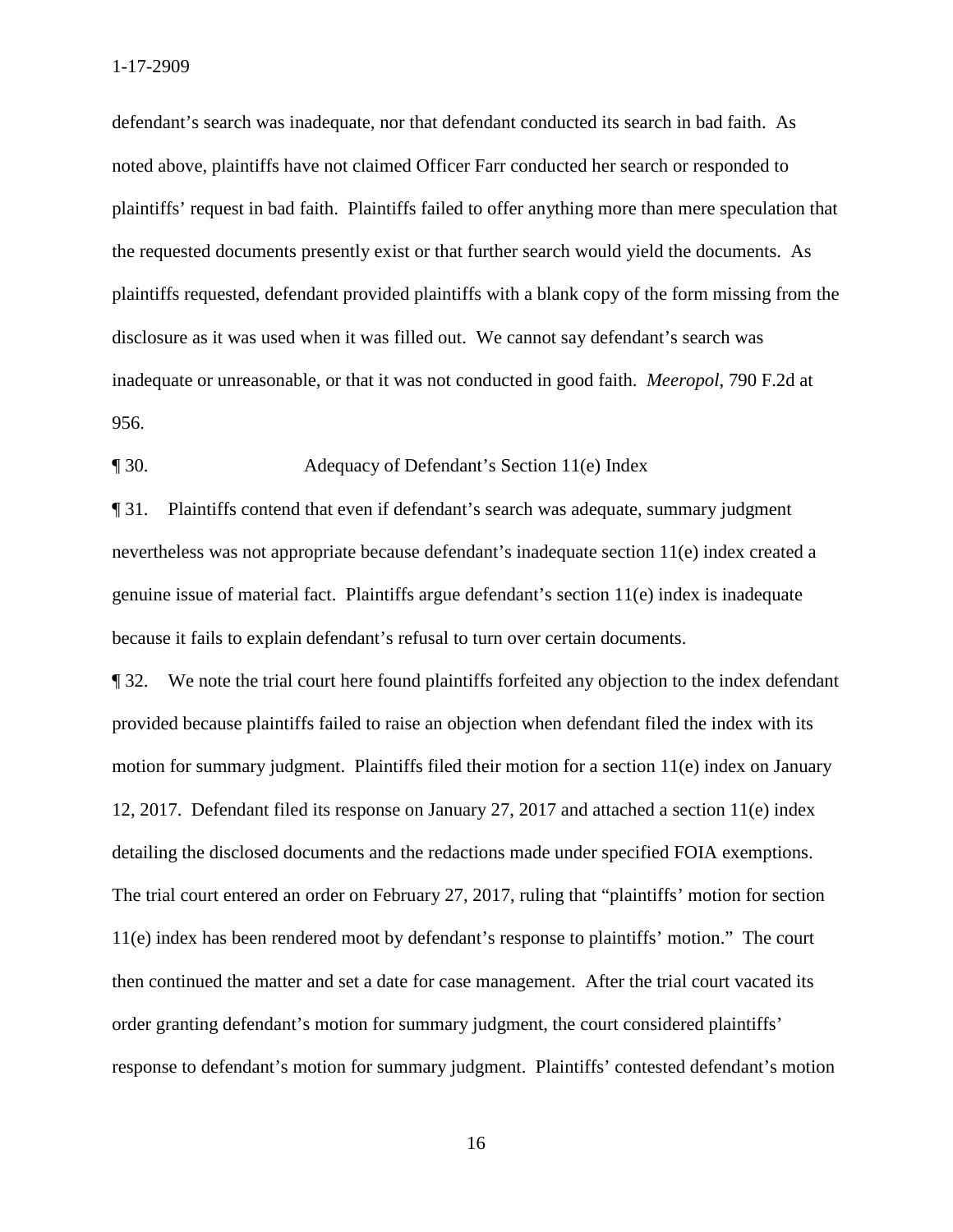for summary judgment due in part to the inadequacy of the index defendant provided, and the trial court found plaintiffs forfeited any objection to the adequacy of the index.

 is wholly exempt from the Act's inspection requirements." *National Cable Television Ass'n,*  ¶ 33. As noted above, defendant's burden on its motion for summary judgment was to prove it fully discharged its obligations under FOIA. *Miller*, 779 F.2d at 1382. Plaintiffs claimed defendant did not discharge its obligations under FOIA because defendant did not "prove that each document that falls within the class requested either has been produced, is unidentifiable, or *Inc.*, 479 F.2d at 186. Plaintiffs argued that because defendant did not produce certain documents, its section 11(e) index should list why those documents are exempted from production, and that the index provided failed to do so. Therefore, plaintiffs could argue in response to defendant's motion for summary judgment that a genuine issue of material fact existed because plaintiffs asserted defendant had not fully complied with FOIA and defendant had to show it discharged its obligations under FOIA to succeed in its motion for summary judgment.

 the court, or been found in contempt of court."). Plaintiffs filed a motion requesting a more provide a more detailed index." *Goodrich Corp.*, 361 Ill. App. 3d at 1046. We find plaintiffs did ¶ 34. Moreover, there is no provision in Illinois Supreme Court Rule 307(a) providing for interlocutory appeal from the trial court's order denying plaintiffs' motion for a section 11(e) index as moot. Ill. S. Ct. R. 307(a) (eff. Nov. 1, 2017); see *Goodrich Corp. v. Clark*, 361 Ill. App. 3d 1033, 1040 (2005) ("The court's indexing order only concerned the procedural aspects of this case. To appeal the court's indexing order, the Division could have waited until a final judgment had been entered, obtained a Rule 304(a) finding concerning the indexing order from detailed index. "If the requesting party finds the index inadequate, it can move for the agency to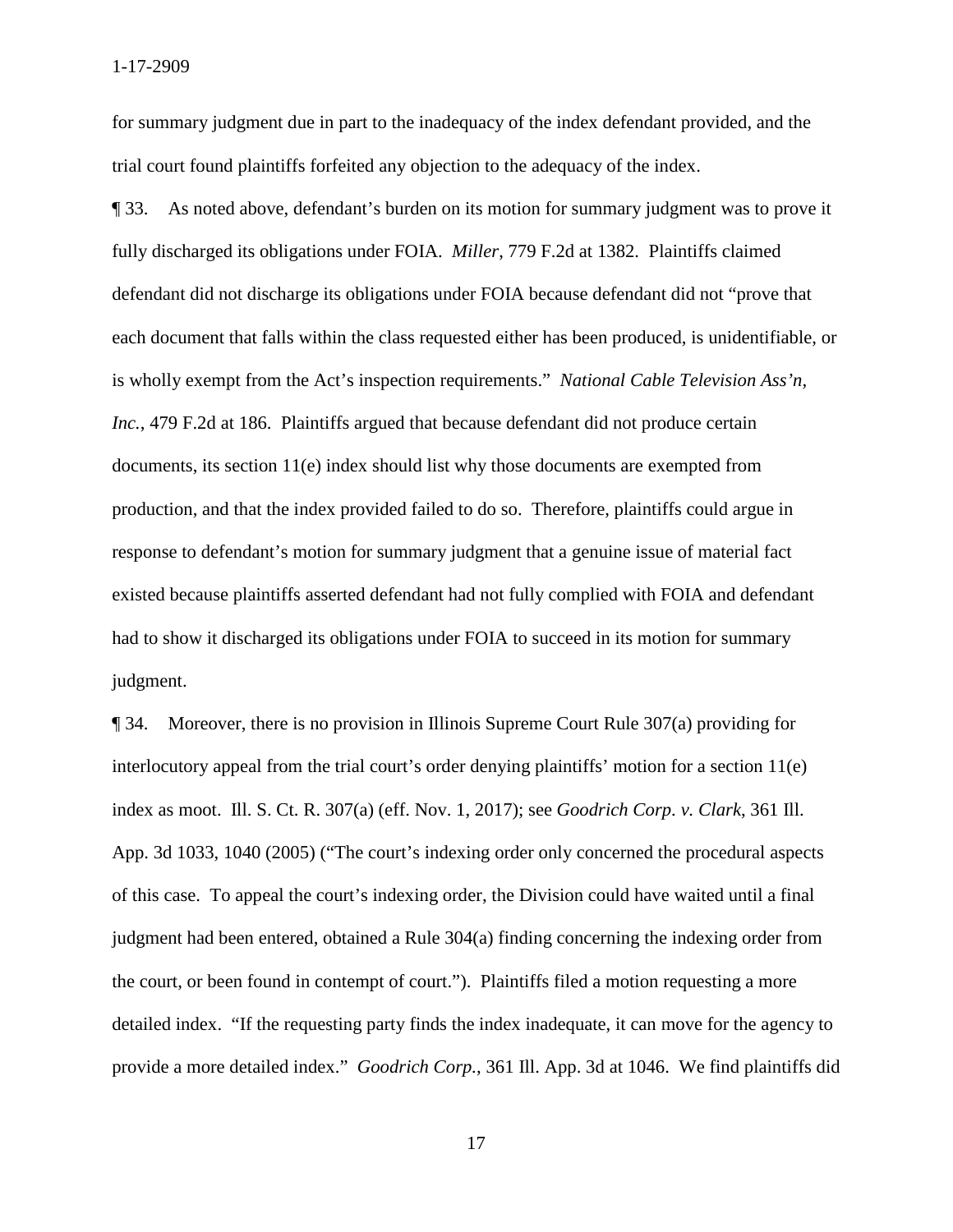not forfeit their challenge to the adequacy of the index defendant provided and we will consider plaintiffs' challenge to the adequacy of the index.

 ¶ 35. Plaintiffs contend documents were withheld and defendant did not claim a statutory exemption for withholding those documents, therefore defendant's index was not adequate under the standards set out in *Goodrich Corp.*, 361 Ill. App. 3d at 1045-46.

> or the category of documents, (2) the date the document was created or at least an description, and (5) the claimed statutory exemption." *Id.* "[A]n agency must provide a detailed justification for its refusal to turn over the requested document or documents. [Citation.] The index must address requested documents specifically and in a manner that allows for adequate adversary testing. [Citation.] The index should include the following: (1) the title of the document estimate thereof, (3) the name of the author and recipient, (4) a detailed factual

 Plaintiffs assert defendant failed to provide police reports and inventory records for evidence inventoried during the investigation. The inventory ledger listed items listed with certain inventory numbers and the record indicates that those inventory numbers are referenced in defendant's disclosure to plaintiffs. Plaintiffs claim defendant failed to provide inventory records and police reports corresponding to those inventory numbers and that, because defendant failed to provide these documents, the index provided was inadequate due to its failure to list which exemption was being claimed for withholding those documents. Although plaintiffs can point to inventory numbers, which are referenced throughout the disclosure, plaintiffs cannot provide any indication from the record that further documents relating to those inventory numbers exist. Plaintiffs can only speculate further documents exist or have been withheld, and as discussed at length above, plaintiffs failed to show defendant did not conduct an adequate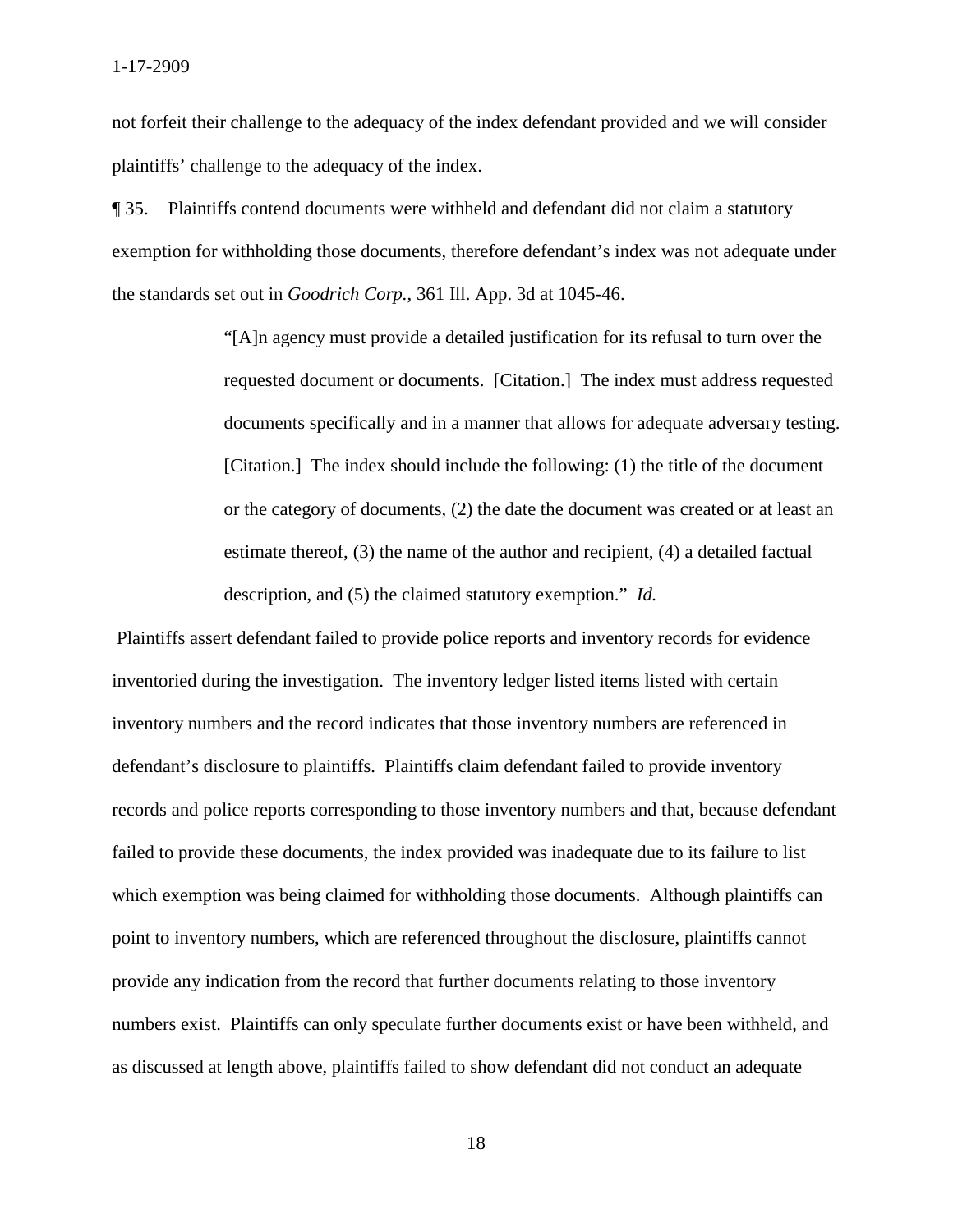search for those documents.

 ¶ 36. Plaintiffs contend defendant has not "for any given line item cite[d] which specific statutory authority applies to the document for that line item." However, defendant explained in the column labeled "redaction made" in the index that it was redacting private information and provided citation to the applicable FOIA exemption (5 ILCS 140/7 (1)(b)). Next to each line item defendant identified what particular information was redacted in each redacted document. For instance, for the line item "Incident Summary," defendant indicated it redacted "Victims' home addresses; reporting and supervising officers' signatures." Therefore, defendant's index provided plaintiffs with an explanation of statutory exemptions claimed for redactions. ¶ 37. Plaintiffs maintain the index was nevertheless inadequate because the index did not include page numbers. However, there is no requirement an index of withheld documents include pagination. *Goodrich Corp.*, 361 Ill. App. 3d at 1045-46. Such a request would be absurd. If a public body refuses to turn over a document it would obviously not be included in

the disclosure and would therefore not have a page number plaintiffs could use in any way.

 documents, descriptions of those documents, and explanations of claimed statutory exemptions. *Id.* The "index" here was provided by defendant to explain the redactions made in the ¶ 38. Under *Goodrich*, defendant was required to provide an index detailing withheld documents provided to plaintiffs because defendant did not withhold any documents and therefore did not claim any statutory exemptions. Defendant claimed instead that documents could not be located and therefore defendant cannot provide any further description. Agency documents can be lost or destroyed, and the failure to turn up a document does not alone indicate defendant conducted an inadequate search is or is otherwise withholding those documents. *Iturralde*, 315 F.3d at 315. Therefore, we find plaintiffs have not shown defendant failed to